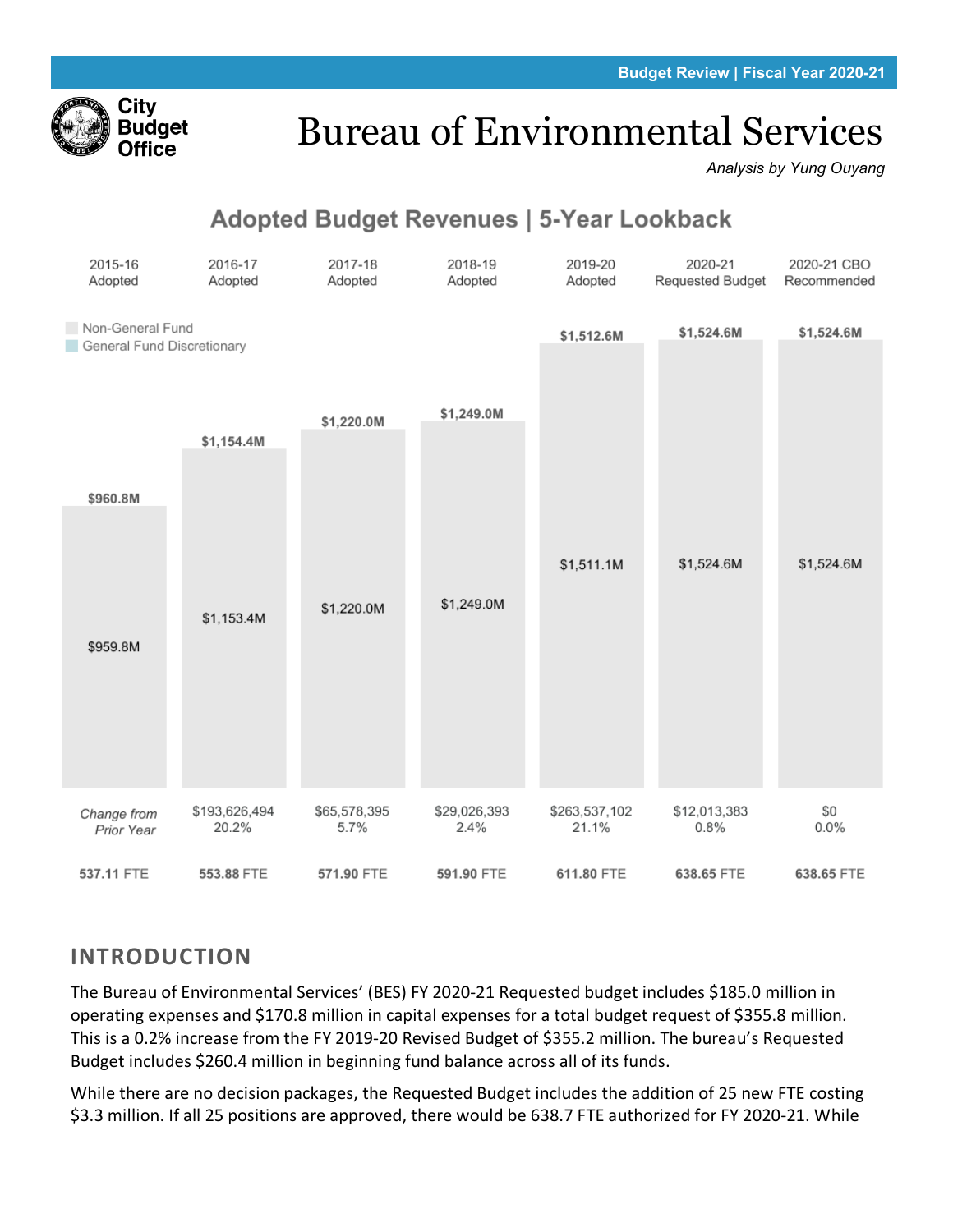the capital budget is decreasing by 3.8% from the FY 2019-20 Revised Budget, the FY 2019-20 budget includes \$37.0 million in a one-time contribution for BES's obligation for the rehabilitation of the Portland Building. Excluding the Portland Building project, BES's capital budget would actually increase by \$30.2 million, or 21.5%. The most significant increase in the capital budget is associated with a \$26.8 million increase to fund the expansion of secondary treatment at the Columbia Boulevard Wastewater Treatment Plant (CBWTP).

## **BASE BUDGET KEY ISSUES**

## **Rate Forecast**

The FY 2020-21 Requested Budget for BES includes a rate of increase of 3.0% above the FY 2019-20 rates for the typical single-family household. This amounts to a bill increase of approximately \$2.27 per month or \$6.81 per quarter. With the increase, the typical Single Family Residential monthly bill will be \$77.96 per month or \$233.88 per quarter. Combined with the Portland Water Bureau's requested rate of increase of 8.6%, the typical single-family household would experience a 5.0% increase above FY 2019-20 rates for a typical total combined monthly bill of \$123.73, which equates to \$371.19 quarterly.

The rate of increase is consistent with the 3.0% rate of increase projected in the financial plan BES submitted during the FY 2019-20 budget development process. The table below provides the projected annual rates of increase for BES, currently at 3.15% each year for the next four years. By the end of the five-year forecast period, the typical Single Family Residential bill is expected to increase to \$88.26 per month or 16.6% above current (FY 2019-20) levels.

|                    | FY 2020-21 | FY 2021-22 | FY 2022-23 | FY 2023-24 | <b>FY 2024-25</b> |
|--------------------|------------|------------|------------|------------|-------------------|
| FY 2020-21<br>Plan | 3.00%      | 3.15%      | 3.15%      | 3.15%      | 3.15%             |
| FY 2019-20<br>Plan | 3.00%      | 3.00%      | 3.10%      | 3.10%      |                   |

Despite the somewhat stable trend in the rate of increase over the next five years, the increase does exceed the 2.7% increase in consumer price index (CPI-W) forecasted by the Bureau of Labor Statistics.<sup>[1](#page-1-0)</sup> One of the bureau's Key Performance Measures (KPM) is a measure of affordability of service. The measure assesses the typical household bill as a percentage of median household income and currently shows that BES's share of the typical bill is about 1.4% of the projected median household income, assuming the inclusion of all budget additions. Combined with the Water Bureau portion of the bill, the total utility bill constitutes approximately 2.4% of median household income in Portland. Utility bills impact households in Portland differently. Compared to white households, communities of color, and particularly black households in Portland, typically devote a higher portion of their household income to the combined utility bill. For example, black households currently spend approximately 5.3% of their household income on their water and sewer bill compared to white households who spend about 2.2%. The FY 2020-21 requested rate would increase the portion of income spent on the combined utilities to about 5.6% for black households and [2](#page-1-1).3% for white households. $^2$ 

A major driver of the rate of increase continues to be the increasing debt service to support BES' capital

<span id="page-1-0"></span><sup>&</sup>lt;sup>1</sup> US Bureau of Labor Statistics. 2020[. https://www.portlandoregon.gov/cbo/743644](https://www.portlandoregon.gov/cbo/743644)

<span id="page-1-1"></span><sup>2</sup> US Census Bureau. 2018[. https://statisticalatlas.com/place/Oregon/Portland/Household-Income](https://statisticalatlas.com/place/Oregon/Portland/Household-Income)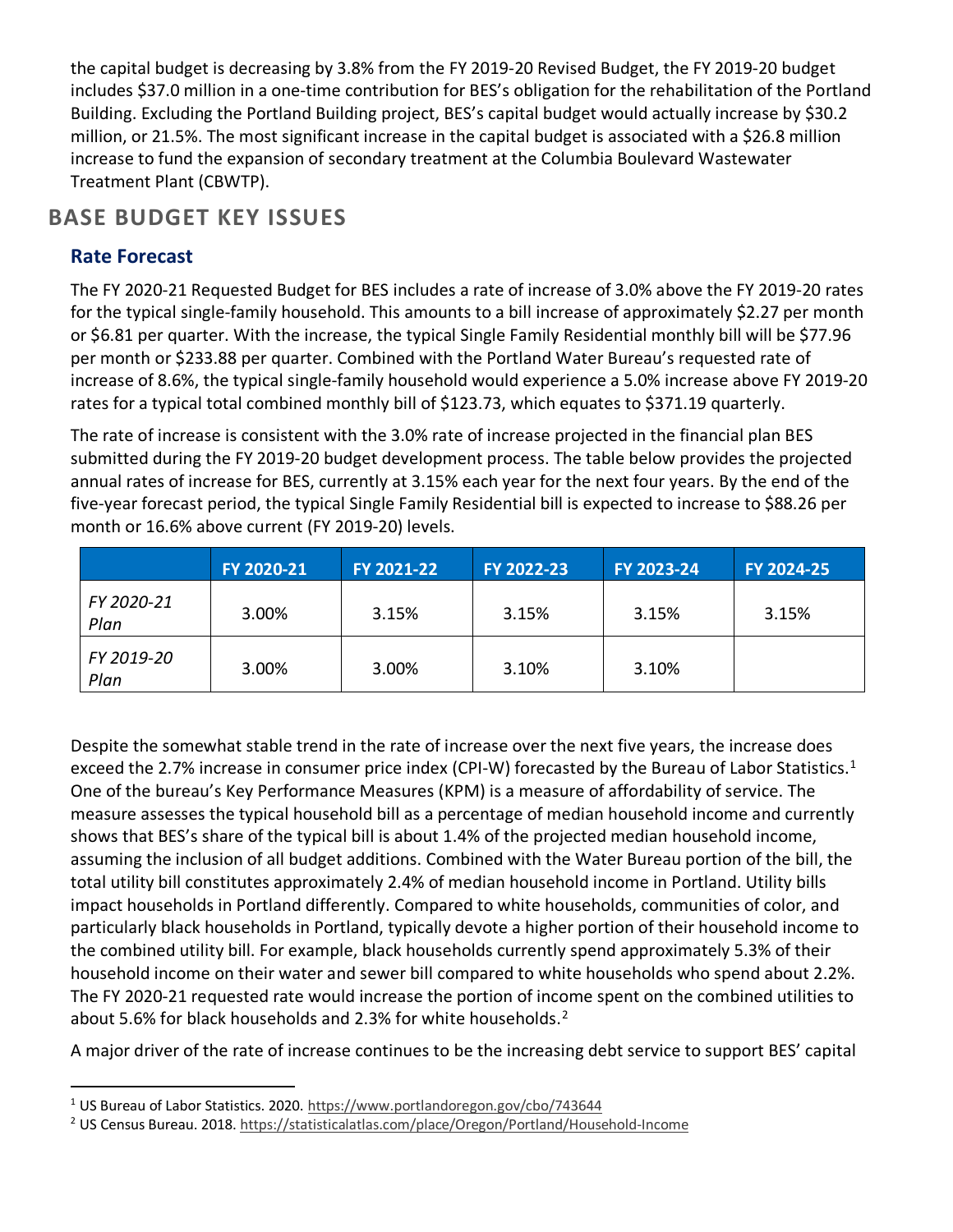program. The bureau's financial plan contains a total estimated increase of approximately \$47.2 million in rate revenue requirements over the forecast period. Forecasted capital expenditures will require additional debt issues totaling \$905 million between now and the end of the five-year interval, resulting in an additional \$64 million in annual debt service by FY 2025-26, an increase of 36% over current FY 2019-20 levels. However, retirement of existing debt issues in FY 2022-23 and FY 2023-24 will actually reduce total debt service in FY 2023-24 and beyond. New bond sale issuances are set to occur in FY 2020- 21, FY 2022-23, and FY 2024-25.

Additional cost drivers are associated with personnel services (wages and benefits), which are currently forecasted to increase at an average annual rate of 7.6% over the next five years.<sup>[3](#page-2-0)</sup> External materials and services and internal materials and services are currently projected at increases comparable to inflation. Each of these cost pools places an increased pressure on the forecasted rate growth to deliver the bureau's core services. In order to ensure a consistent overall rate growth of 3.15%, BES must continue to assess the mechanisms within its rate structure to prepare and plan for well-timed debt management and CIP expenses, and appropriate utilization of the Rate Stabilization Fund.

## **Rate Stabilization Fund**

BES maintains a Sewer System Rate Stabilization Fund (RSF) that is used to smooth short-term budget fluctuations and to phase in increases associated with large capital projects. The balance in the fund may reach a high of \$184.8 million at the end of FY 2019-20 from the low balance of \$4.9 million in FY 2012- 13. However, the bureau expects a large reduction in the balance in the current fiscal year to fund capital budget expenditures until a new debt sale, currently planned in mid-2020. The growth of the RSF is due to many factors; and the primary drivers are robust retail revenue, growth in System Development Charges (SDCs), and utilizing conservative budget management practices. The FY 2020-21 Requested Budget does not include transfers from the operating fund, and this is in accordance with the bureau's long-term plan to use fund balances to keep rates from increasing beyond planned levels. BES expects to incrementally utilize the RSF's fund balance to smooth future rate increases over the long-term, and at the very least over the five-year forecast. The transfer to the operating fund from the RSF is \$15.0 million in FY 2020-21. Without the infusion of funds from the RSF, the rate increase next year may be higher than the 3.0% in the Requested Budget by 0.34%.

Beginning in FY 2018-19, BES updated planning targets so that the combined ending fund balances within the operating fund and the RSF must be equal or greater than 270 days, or 75%, of each year's anticipated operating expenses. This action was done to improve the bureau's financial resiliency as well as its credit quality as assessed by rating agencies. Prior forecasts projected this measure to peak at more than 560 days of cash on hand in FY 2018-19, with a gradual drawdown over the years to 270 days by FY 2033-34. BES's current forecast projects the RSF balance to be reduced by FY 2032-33 to a level that supports the policy minimum of 270 days of operating expenses, one year earlier than previous forecasts had indicated.

<span id="page-2-0"></span> $3$  Based on a projected average inflationary increase in wages and salaries of about 3.2%, an average annual increase in the number of positions of 2.4%, and an average annual increase for health care, PERS, and other benefits of 9.6%. The City Economist has forecast that the PERS contribution rates (which have been weighted for the bureau's mix of employees) will increase 5.3% in FY 2021-22, and 6.4% in FY 2023-24, resulting in an estimated increase of \$6.0 million by the fifth year of the forecast.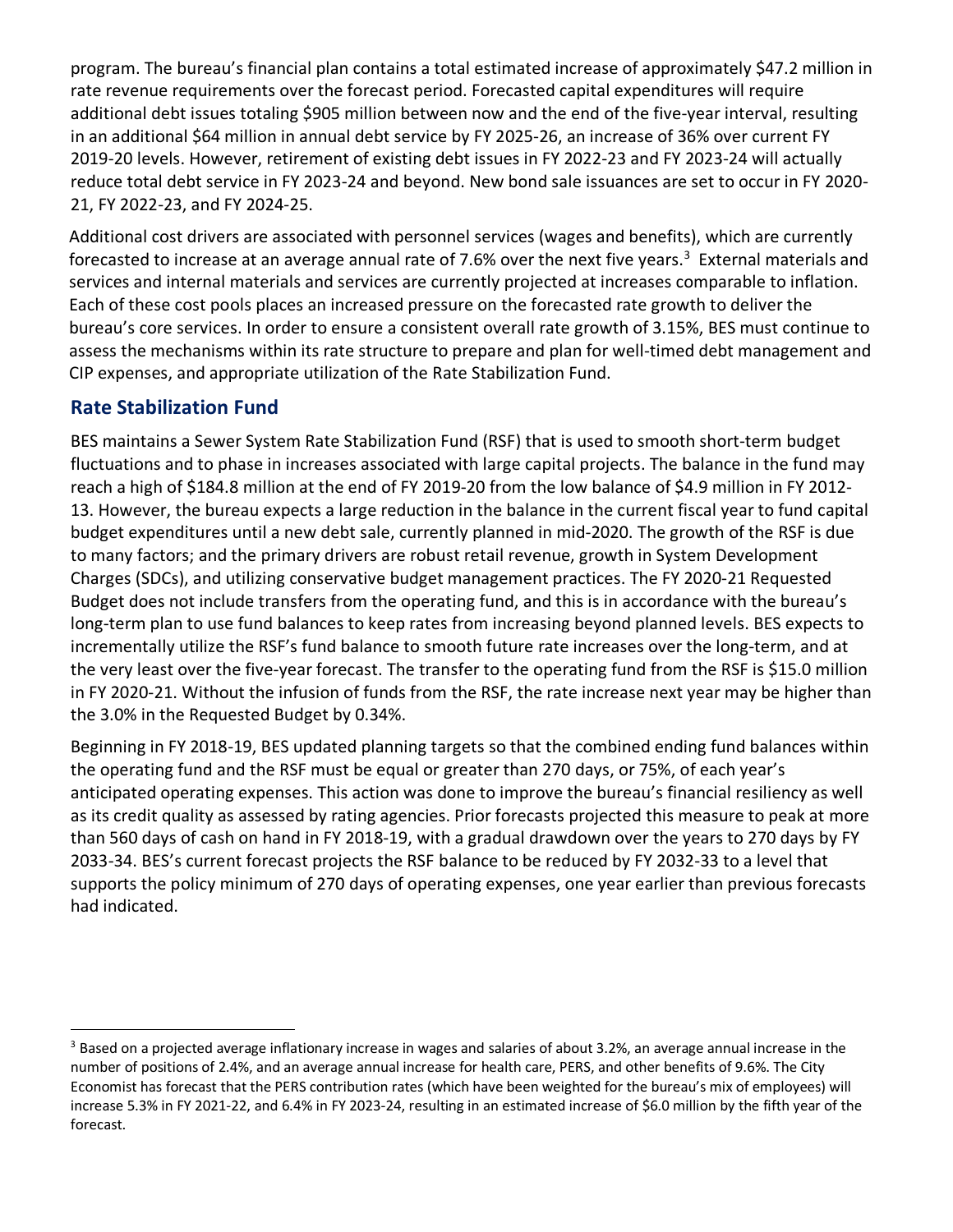## **Changes to the Operating Budget**

BES's requested operating budget is estimated to increase by 6.4% or \$9.7 million compared to projected total expenditures at the end of FY 2019-20. Personal Services accounts for approximately \$5.9 million of the growth while internal materials and services account for about \$4.3 million. External materials and services are expected to grow by \$734,000, while capital outlay is expected to decrease. The estimated increase in the operating budget includes non-personnel requests, such as \$700,000 in additional IA charges for Bureau of Technology Services (BTS) services resulting from costs associated with the Portland Building, the Portland Online Permitting System, and other desktop and data network costs, as well as requests for 25 full-time equivalent (FTE) positions. Currently, BES has 612.48 FTE, which represents a net increase of 66.51 FTEs between FY 2010-11 and FY 2019-20. If approved, the 25.0 FTE in the bureau's FY 2020-21 Requested Budget represent a net increase of 17% over the last eleven years bringing the new bureau total to 638.65 FTE.

#### **New Positions and Their Effect on Rates**

BES's FY 2020-21 Requested Budget includes 25 new positions, costing approximately \$3.3 million in ongoing expenses. The majority of these positions are driven by the bureau's upcoming capital needs and the bureau's recent organizational changes and internal restructuring. Because the bureau's work is largely capital dependent, most of the new positions are involved in the capital process to some degree, if not being entirely dedicated to it.

The bureau has noted that an additional \$2.2 million ongoing increase in operating costs would equal approximately a 0.05% ongoing increase in the typical monthly Single Family Residential bill. Similarly, a CIP cost increase of approximately \$35 million would result in a 0.05% rate impact. Using this approximation, if none of the 25 positions were added, the impact would be a reduction of approximately 0.08% from the 3.0% in the FY 2020-21 Requested Budget, which equates to a projected rate increase of 2.92% in FY 2020-21. Because some of the proposed positions are capital funded, the actual rate impact may be somewhat lower.

Thirteen of the new positions result from the bureau's organizational restructuring and recommendations in the bureau's recent organization transition assessment report, including:

- 3.0 FTE in the Information Management program
- 2.0 FTE in the Asset Systems Management program
- 2.0 FTE in the Maintenance program
- 2.0 FTE in the Project Management Office (PMO)

The three data-related positions added to the Management Program are included to align with the bureau's Strategic Plan and organizational transition assessment that determined that the bureau needs to be more data driven. The three positions are:

- 1.0 FTE Business Systems Analyst III (Watershed) to add capacity to the Storm Water System Plan team and to the broader watershed team
- 1.0 FTE Business Systems Analyst III (Wastewater) to improve evaluation, planning, documentation, decision-making and enterprise-level implementation of information technology and data management related business systems
- 1.0 FTE Analyst II (Data and Reporting) for the Wastewater Group to assist with data analysis relating to asset management of collection and treatment system assets, performance indicators,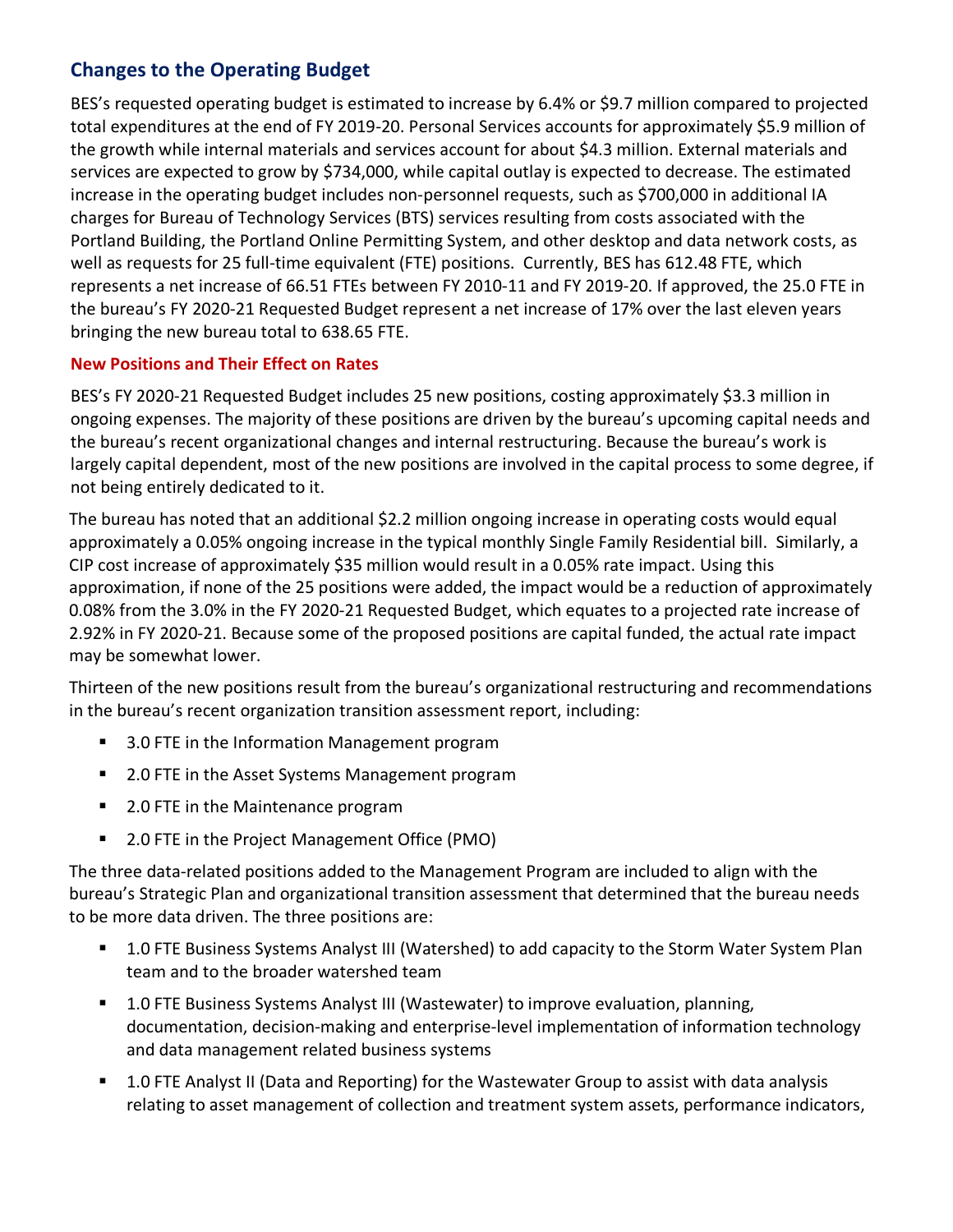responses to initiatives and oversight bodies, as well as support for Bureau-wide efforts to more consistently manage data as an essential asset.

The demand for Asset Systems Management (ASM) resources has doubled since FY 2015-16, specifically in the areas of spatial analysis and modeling analysis, alongside the initiation of major system planning efforts. For FY 2020-21, the ASM program requests to add 1.0 FTE lead Engineer-Civil (Modeler) and 1.0 FTE support/junior Senior Engineering Associate-Civil (Modeler) to help manage current and future system planning workloads anticipated when the Bureau structurally reorganizes to emphasize integrated planning and project delivery.

In continued support of condition assessment, 2.0 FTE in Field Technicians are requested in the Maintenance program to perform detailed condition assessments of mechanical and instrumentation assets located at the treatment plant and pump stations. The positions are added in accordance with the bureau's implementation of a community of practice as detailed in its Condition Assessment Program (CAP) of 2017. The CAP seeks to optimize maintenance and operation strategies and supports reliabilitycentered operations and maintenance practices and goals by decreasing unforeseen asset failures and reducing overall business risk exposure.

An additional 2.0 FTE are requested for the PMO – both of which would replace positions that are currently filled via temporary appointments. The first new position is a Manager for the Project Management division in the PMO which manages 20 capital projects valued at roughly \$100 million and is also responsible for the development and implementation of the new BES project delivery process. The temporary Manager currently oversees seven project managers, but BES notes that there is potential for this number to grow. The permanent position will ultimately oversee a large division divided into teams focusing on different project types as projects and staffing are added into the PMO. The bureau notes that this is a key position supporting improvement of inter-bureau partnerships and coordination, integrated project teams, and linking integrated planning to capital project objectives. The second new position in the PMO is an Analyst to support business operations of the new and growing workgroup.

The Environmental Compliance program, which manages, interprets, and implements Citywide environmental permits and associated state and federal regulations, is requesting to add 5.0 new FTE, two of which are a part of the organizational transition:

- An Environmental Program Coordinator to align complementary work in regulatory compliance and equitable community engagement. The position will provide coordinated communication and involvement, for residential and commercial pollutant source control initiatives and with historically marginalized communities for brownfield assessment. The activities are required by both National Pollutant Discharge Elimination System (NPDES) permits and EPA brownfield grants.
- 1.0 Business Systems Analyst II to provide data management, business process development, and technical support, and proactively identify and address data and reporting gaps. This position will be responsible for management, maintenance, and upgrades of the compliance database.

The other three new positions in Environmental Compliance are:

- 1.0 FTE Environmental Technician I in the Stormwater group to support the Columbia Corridor Stormwater Program and perform desktop analysis of each basin
- **1.0 FTE Coordinator I in the Pretreatment program to provide data entry and outreach support to** the sub-meter program
- 1.0 FTE Toxics Regulatory Coordinator to develop reduction plans for toxic chemicals to meet new, more stringent state and federal regulations and NPDES permitting requirements.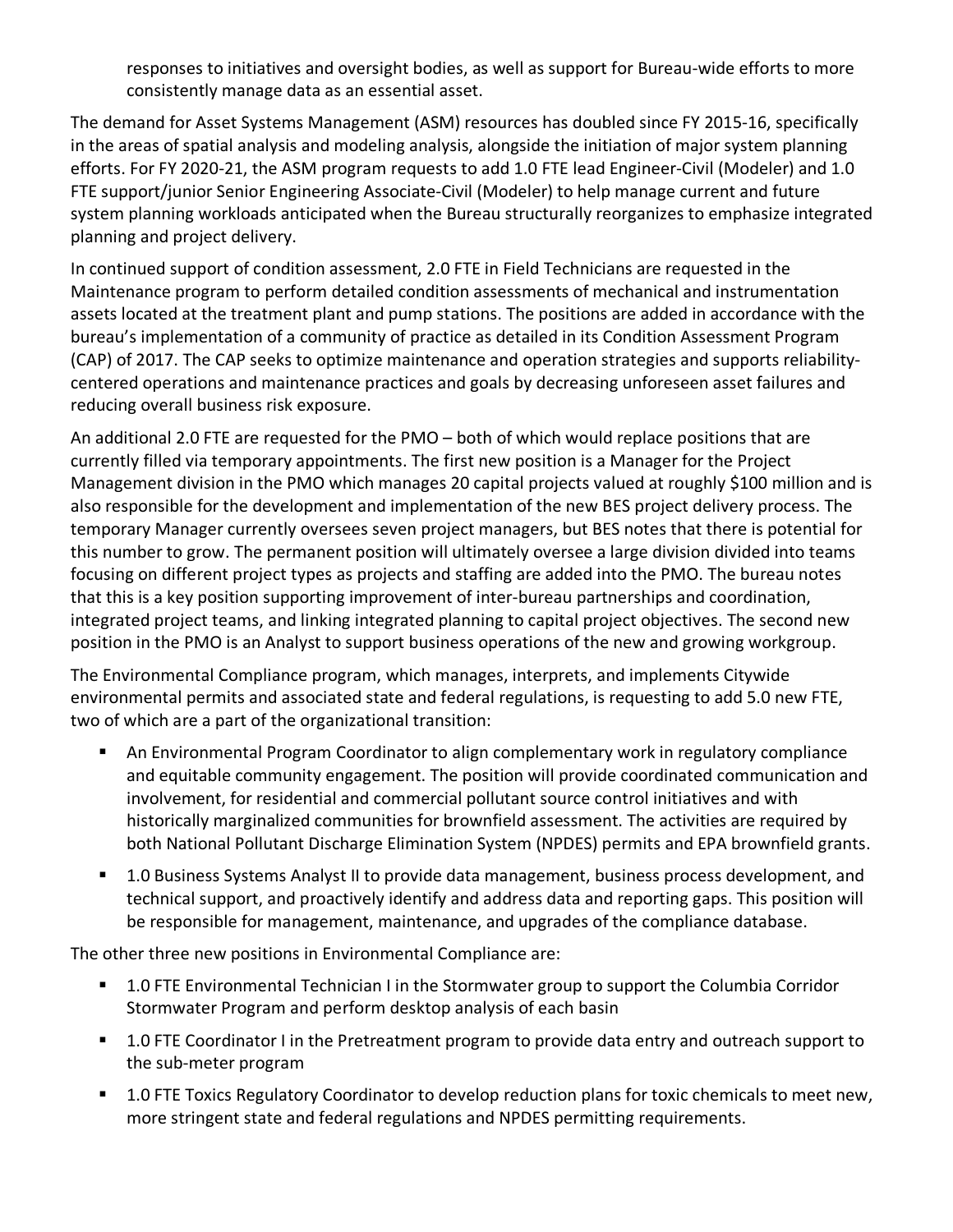There are 3.0 new FTE requested for the Treatment program, and these are not a part of the bureau's organizational restructuring. The first is a Wastewater Operations Specialist responsible for coordinating treatment plant process changes to support capital construction projects and shutdown of equipment for both planned and emergency (asset failure) maintenance work. This position will also assist with compiling data for regulatory reporting and play a critical role in capturing and memorializing operational strategies and standards. Two new Maintenance Supervisors are requested to address excessive span of control issues (currently 21 employees per supervisor) within the existing Plant Mechanical Maintenance and Electrical and Instrumentation work groups.

CBO recommends the addition of the 25 new FTEs and notes that most of them are of a technical nature, including engineers, data analysts, regulatory compliance experts, and treatment plant technicians. In addition, many of the positions developed out of the bureau's organizational restructuring aimed at increasing capital throughput. However, CBO recommends that the bureau continue to develop performance metrics to measure the improvements in throughput which many of these new positions are supposed to enable. To this end, BES states that it will be launching a formal project monitoring process with monthly production meetings to monitor project and program health. The bureau notes that the data and information collected and analyzed in this new process will include: historical data and trends, projections based on industry standard earned value methodology, and direct input from project managers and division managers to inform planning and decision making. In addition, a new suite of performance indicators related to capital project throughput are currently in development, including:

- Project cost efficiency index
- **Project schedule efficiency index**
- **Project cost to complete**
- **Project cost at completion**
- **Program level performance and projections**

The bureau states that the next phase will be to formalize its capital project estimating practices and notes that capturing and utilizing historic cost data will result in better estimated future projects within a tighter range of certainty. These efforts, along with the development of standards and templates, are expected to provide more informed and realistic capital project estimates.

## **Portland Harbor Superfund Obligations**

BES is the lead agency tasked with addressing the City's responsibilities concerning the Portland Harbor Superfund site. The FY 2020-21 Requested Budget includes \$6.5 million for Superfund response costs including staffing, community relations, legal advice, consulting, and remedial design work. With the release of a Record of Decision (ROD) by the United States Environmental Protection Agency (EPA) in 2017, focus has turned to working with other potentially responsible parties to design the needed inwater work and developing the partnerships with other agencies and City bureaus on community outreach needed to implement the work. Three remedial design efforts that began in FY 2019-20 will continue in FY 2020-21. The bureau continues to collaborate with City partners to advance Superfund remedial design funding on a Citywide basis. Efforts to implement Superfund projects and to monitor the site will continue for years. As the remedial design phase of the project continues, program expenditures are likely to increase in the near-term as costs are better refined.

BES's budget for the effort is housed in the Environmental Remediation Fund and is funded by a dedicated Portland Harbor surcharge on utility bills and supplemented by property lease revenues and interest earnings from the fund. Specifically, rate revenues of \$7.2 million will fund the majority of the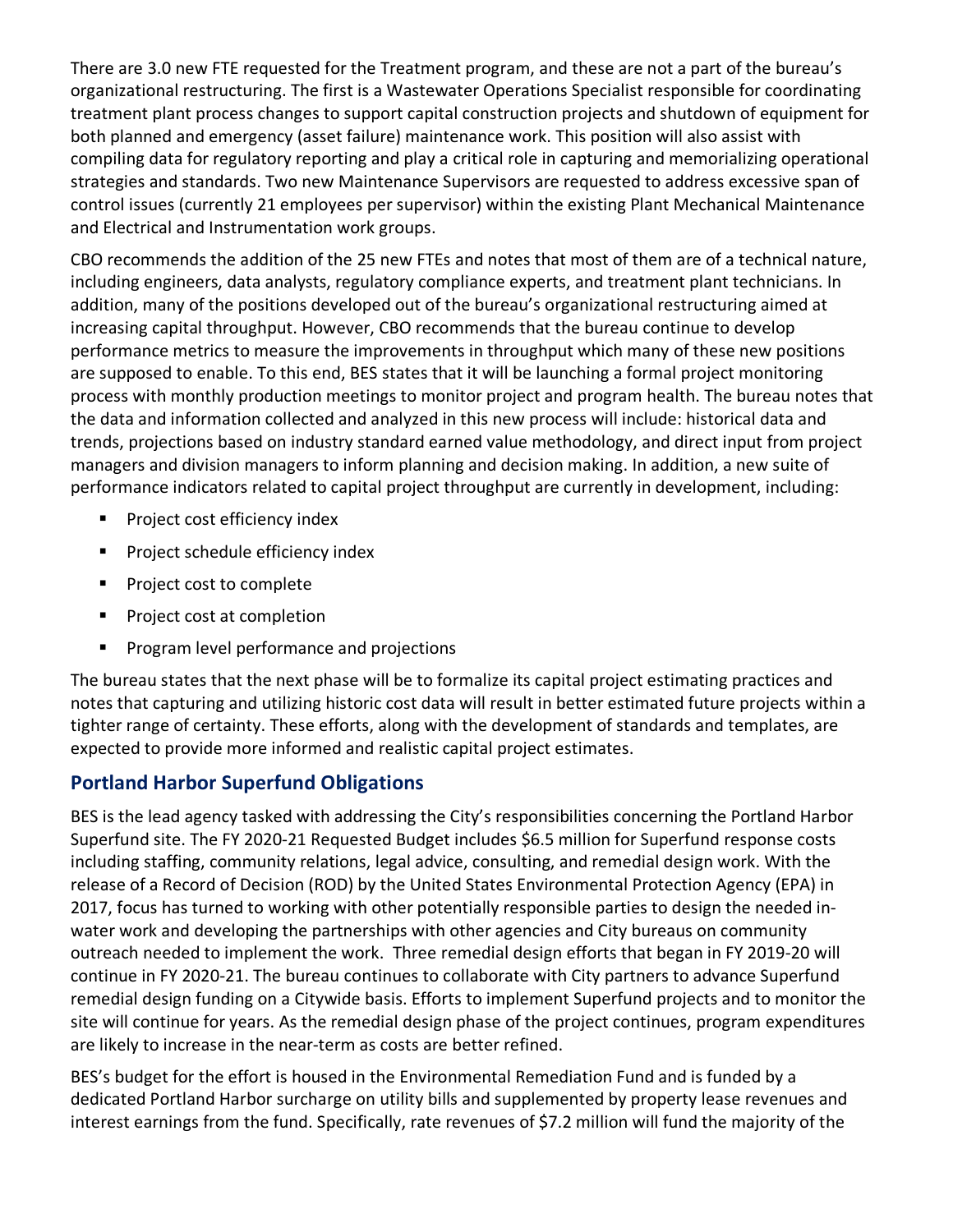program in FY 2020-21 (this is a \$2.4 million increase over the FY 2019-20 Revised budget of \$4.8 million) and will support additional post-ROD appropriations. At present, BES has 4.0 FTEs dedicated to the program. In FY 2019-20, \$6.0 million was transferred to the new Portland Harbor Superfund reserve account, which jointly holds funds for Portland Harbor response work from BES, the General Fund, the Portland Bureau of Transportation, the Portland Water Bureau, and Prosper Portland. BES's FY 2020-21 Requested Budget includes about \$5.0 million to address the City's obligation for the remedy design phase of the Superfund process, and this is funded by a cash transfer from the Citywide reserve.

Under a settlement agreement with the EPA, the City, and the State of Oregon established a trust to be funded over the next three fiscal years to help address City and State obligations as potentially responsible parties. This settlement is designed to reduce the City's risk of enforcement action by EPA, reduce transaction costs from negotiating and performing numerous separate design agreements, and encourage timely action.

The City's involvement with the Portland Harbor Superfund site, which includes the anticipated costs for management, technical, and legal work, is currently forecast at approximately \$33 million over the next five fiscal years. The required cleanup plan identified in the ROD is estimated to cost more than \$1.0 billion sitewide. However, the share of total implementation costs ultimately borne by the City is currently unknown, and the City cannot at this time predict the total financial impact. Total potential future capital costs associated with cleanup and natural resource restoration activities required by the ROD are not yet reflected in BES's forecast. The bureau has indicated that forecast amounts will continue to be modified as more information becomes available.

In recognition of the accelerating importance and prominence of the effort, BES has added a new performance measure to the program: the number of education and engagement activities and events about the Portland Harbor Superfund site. The target for this measure in FY 2020-21 is 25 activities or events. As BES's obligations are heavily funded by ratepayers, CBO recommends that the bureau also develop and adopt outcome and efficiency measures as well, for example, the average cost of a clean-up project or measures related to the timeliness of the completion of projects.

## **Key Issues in Capital**

#### **Better Condition Assessment Increases Anticipated CIP Costs and Cost Accuracy**

In 2016, BES produced an internal report from which its current capital investment strategy has evolved. While the analysis has not been updated since then, the bureau notes that information about specific categories of assets has improved, and the first outcome of the analysis was an intentional effort to prioritize condition assessment of assets. BES states that its understanding of urgent and long-term capital needs, and its strategies to address those needs, have since improved, resulting in organizational restructuring of the bureau.

The report noted that BES needed a comprehensive "catch-up" program for condition assessment of aging infrastructure critical to providing the bureau's services. Initial goals include completion of both the stormwater asset inventory and the majority of needed condition assessments for the treatment plant, pump station, and force main assets. Over the five-year "catch up" period at the beginning of the expanded condition assessment program, the total cost was estimated at \$15 million inclusive of staffing costs. The ongoing program costs after that initial five-year period were estimated to be approximately \$2 million per year, also inclusive of staffing costs.

The 2016 report noted that the Adopted FY 2017-21 five-year Capital Improvement Program described a program ranging from \$104 million per year to \$115 million per year, but due to a variety of regulatory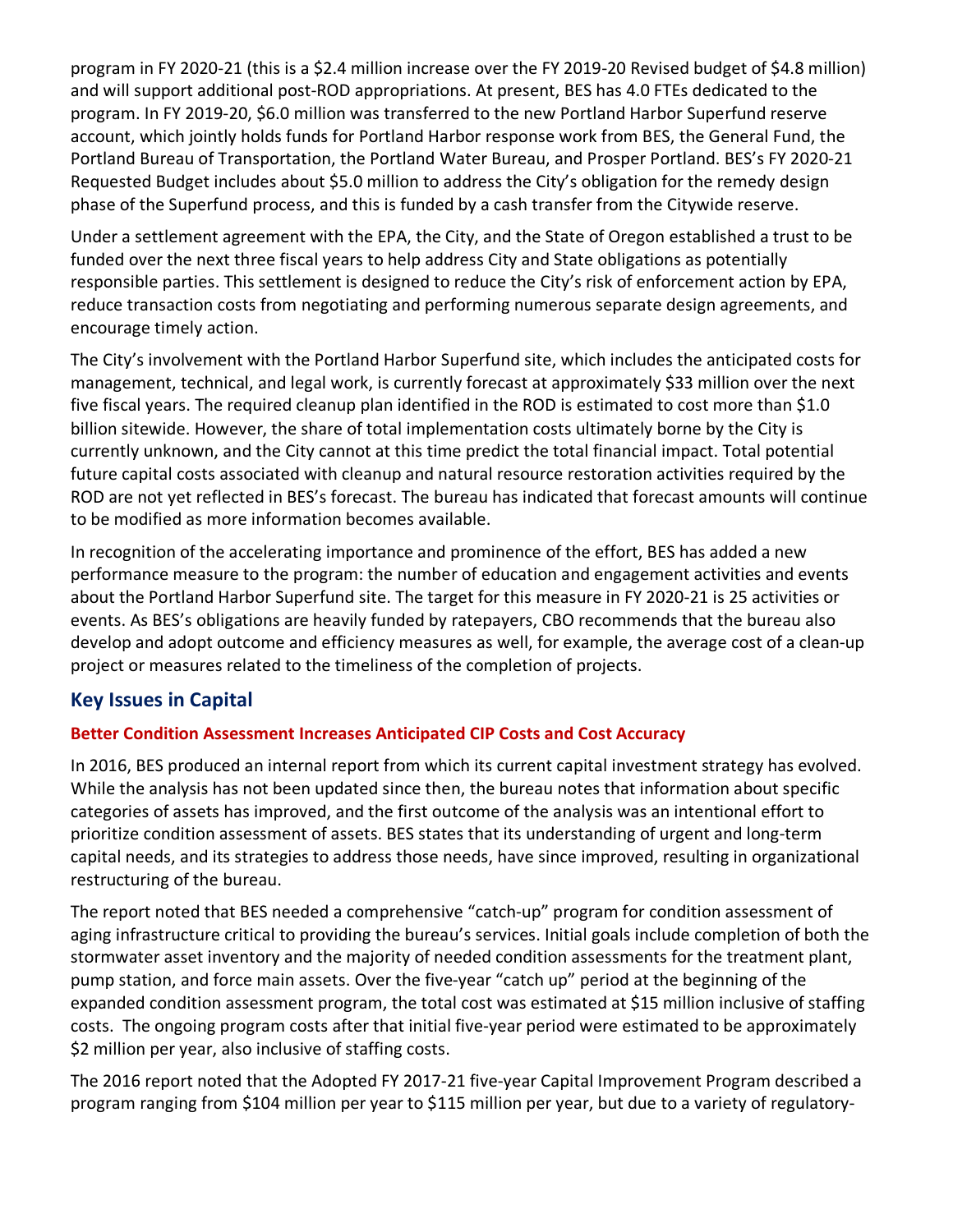driven projects and projects addressing failing/poor condition assets, the FY 2018-22 proposed five year CIP was expected to grow to a range of \$120 million to \$138 million per year. The additional information from the expanded Condition Assessment Program and a "prudent" reinvestment strategy for BES assets based on asset value, age, and condition was projected to further expand the CIP to a range of \$151 million to \$156 million per year in FY 2023-27. However, even back then the bureau realized that investments of up to \$170 million per year may be needed for its infrastructure reinvestment strategy. As noted previously, for comparison purposes, BES's CIP budget for the next fiscal year (FY 2020-21) is about \$171 million. Thus, the bureau concluded that a more proactive approach to assessing asset condition would result in both a more accurate determination of resources needed to maintain the assets as well as the need to devote more resources to the effort.

#### **Creating Proactive Asset Reinvestment and Management Strategies**

The bureau concluded from the 2016 assessment that a proactive asset management strategy would meet levels of service with less rate variability and less risk to customers/ratepayers. To accomplish these goals, BES determined that the following elements were needed in its proactive strategy:

- more accurate financial forecasts with less risk of wide variability in the future;
- more accurate CIP project scopes, budgets, and schedules;
- more accurate Maintenance & CIP planning, better definition of how to meet Levels of Service, fewer emergency failures and fewer expensive reactive projects

In FY 2018-19, the bureau completed the CIP Process Review and Enhancement Project (CIP-PREP), a multi-year effort to improve CIP planning, prioritization and delivery processes. Implementation of improvements to the bureau's CIP development and management process, including the creation of the PMO, began in FY 2019-20 and will continue over the coming years.

The outcome of these condition assessments and planning efforts, as well as regulatory requirements, indicates a trajectory of increased capital investment to support the needs of the aging infrastructure systems, with the goal of creating a reliable and sustainable sewer and stormwater system that optimally spreads risk and costs across multiple generations. BES estimates the replacement value of the bureau's assets at approximately \$15.2 billion; with over \$9.7 billion of that in the nearly 2,000-mile sanitary and combined sewer pipe system. While 77% of the collection system pipe is in good or fair condition, a significant amount of pipe is in poor or very poor condition. The bureau estimates that roughly \$1.7 billion of system assets are in poor or very poor condition, and future maintenance needs are anticipated to increase until those assets can be replaced. These asset reinvestment needs require significant increases to capital project delivery throughput – from the historic average level of approximately \$80 million annually to upwards of \$150 million annually.

System assets – including collection system pipes and both treatment plants – are anticipated to require sizable annual investments well into the future to address the backlog of critical maintenance needs. Capital maintenance and upgrades to the two wastewater treatment plants and nearly 100 pump stations located throughout the collection system are a high priority. BES notes that these urgent and highly complex projects will feature prominently over the next ten years and weigh heavily in decision making around resource allocation to other program areas in the CIP.

The Bureau projects the need to significantly increase delivery of annual CIP projects over the next ten years. The FY 2020-21 Requested CIP Budget of \$170.8 million is approximately 20% higher than the FY 2019-20 Revised budget of \$142.4 million (excluding the budget for the Portland building). Future years are projected to peak at approximately \$200 million as STEP goes into maximum production in FY 2021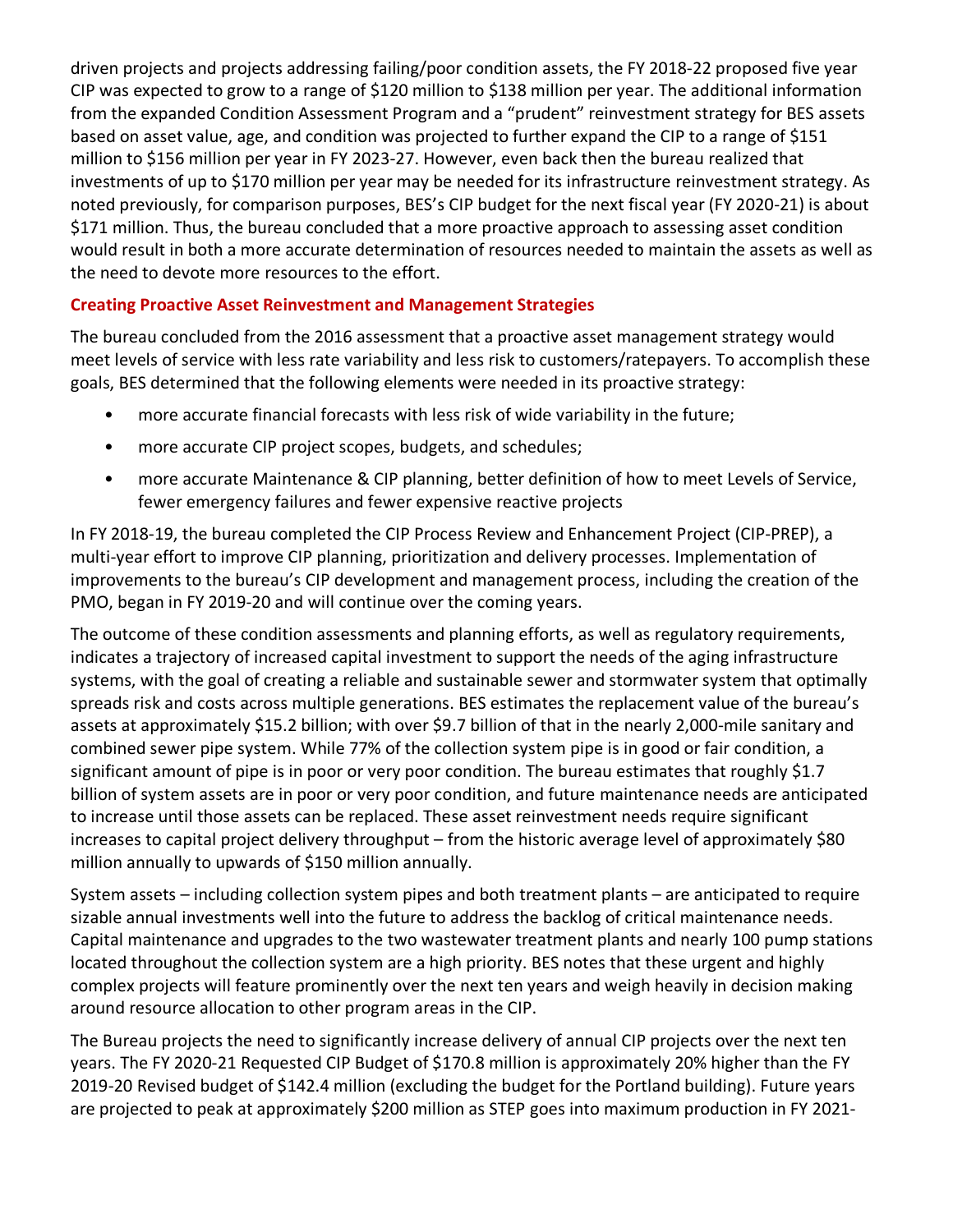22 through FY 2023-24, before scaling back down to approximately \$165 million per year to address deferred work. Planned CIP outlays total \$945.7 million (excluding inflation) over the five-year forecast interval of FY 2020-21 through FY 2024-25.

#### **Organizational Restructuring and the Creation of the Project Management Office**

Since the completion of the CSO program in 2012, the bureau has begun to shift its capital program toward smaller, more rehabilitation focused projects. To catch up maintenance and replacement projects to improve system reliability, the bureau realized that it needed to significantly increase capital throughput. Specifically, as noted above, the bureau projects the need to significantly increase delivery of annual CIP projects over the next ten years, driven by a host of factors including aging infrastructure, regulatory requirements, public input, the City's Comprehensive Plan, City Council priorities, evolving operational needs, and updated bureau plans.

BES's Ten-Year Strategic Plan adopted in 2018 identified a need to revise the bureau's CIP development process and management structure, leading to the start-up of a Project Management Office (PMO) in 2019. Major process improvements and organizational changes began that year with the creation of the PMO and initial staffing to define an improved capital project delivery process, continue with improvements and maturation of project and program controls functions, improve project scheduling, and begin managing a subset of CIP projects in a new model of managing a project from its very inception to its final completion. The bureau expects these improvements to increase efficiency in project delivery and optimize limited staffing resources to deliver a larger annual project throughput. For context, it should be noted that from FY 2013-14 through FY 2017-18, BES underspent its Capital budget on average by approximately 20%, while the bureau fared better last year, ending the year with only about 11% of CIP underspending. Further implementation of the new processes and procedures will continue in FY 2020-21, and it is expected that capital projects will increasingly be managed through the PMO in the coming years.

In addition, beginning in FY 2018-19, BES began a comprehensive review of its organizational process and alignments to make sure that functions are integrated, collaborative, and optimally efficient. The bureau reviewed bureau processes and interdependencies to identify organizational changes that are expected to help it to optimally deploy limited public resources to achieve priority service outcomes. In February 2020, the bureau officially launched a significant organizational realignment that developed out of this review.

## **Current Five-Year Capital Improvement Plan (CIP)**

BES' requested budget includes \$945.7 million in capital expenditures over the next five years, reflecting the bureau's vision for a greatly expanded capital program to address aging assets and improve system reliability.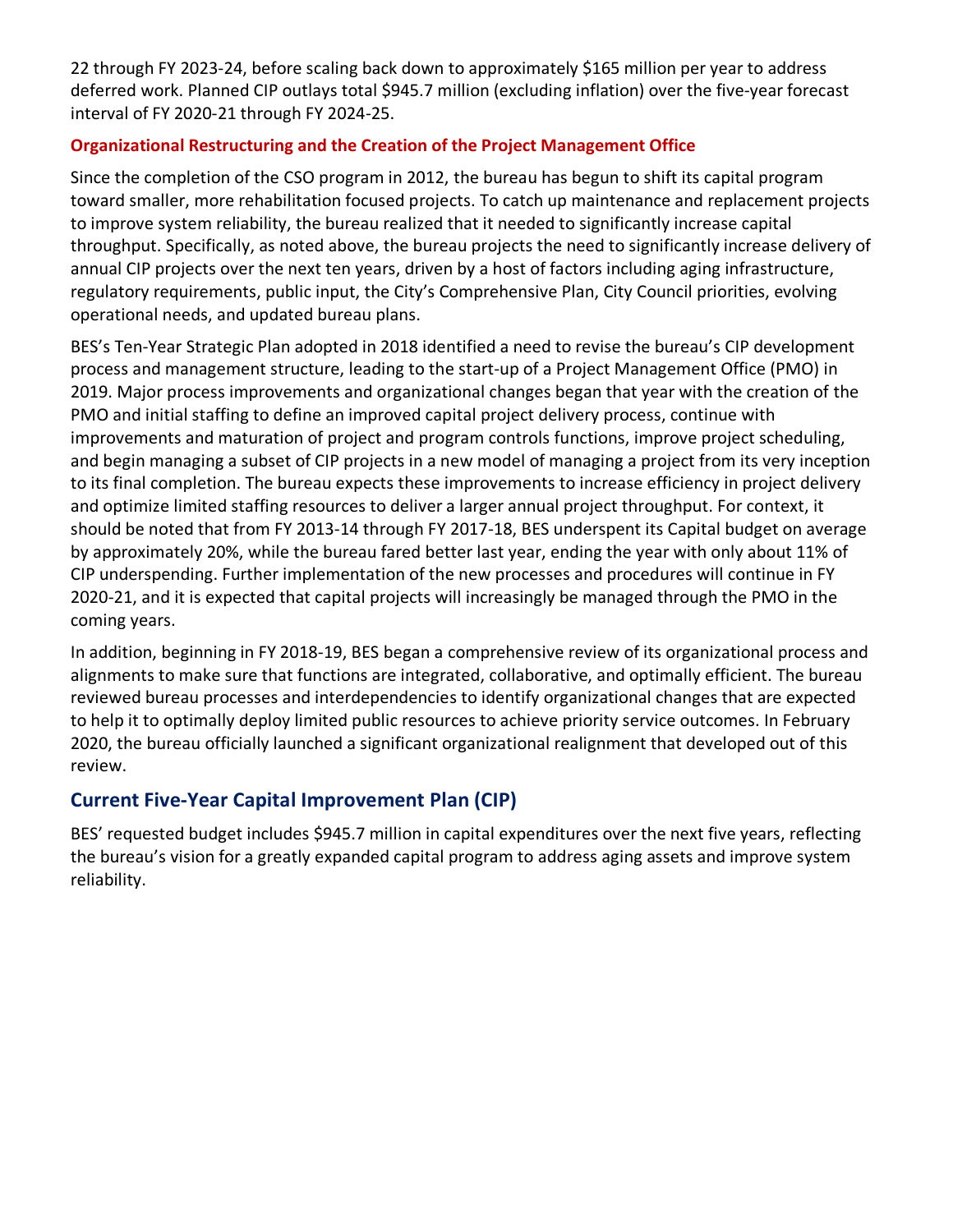

The 5 Year CIP includes a significant amount of

Compared to the prior year's submitted five-year CIP, there are several changes resulting in a net increase of \$125.1 million or a 21% increase when comparing the capital plan between FY 2020-21 through FY 2023-24 (i.e. the four years shared by both plans). As the graph below indicates, a comparison of the four common years of the CIP shows an almost \$123.7 million increase in spending for the Sewage Treatment Program and a \$9.4 million decrease in the maintenance and reliability program. The CIP includes over \$320 million for secondary treatment expansion at the Columbia Boulevard Wastewater Treatment Plant, in addition to \$90 million in other projects at the plant. Also included is \$8.9 million for improvements at the Tryon Creek Wastewater Treatment Plant (TCWTP). Other high dollar projects in the Five-year CIP include the Large Diameter Sewer Rehabilitation Project (\$61.1 million) and the Pump Station Improvement Program (\$58.0 million).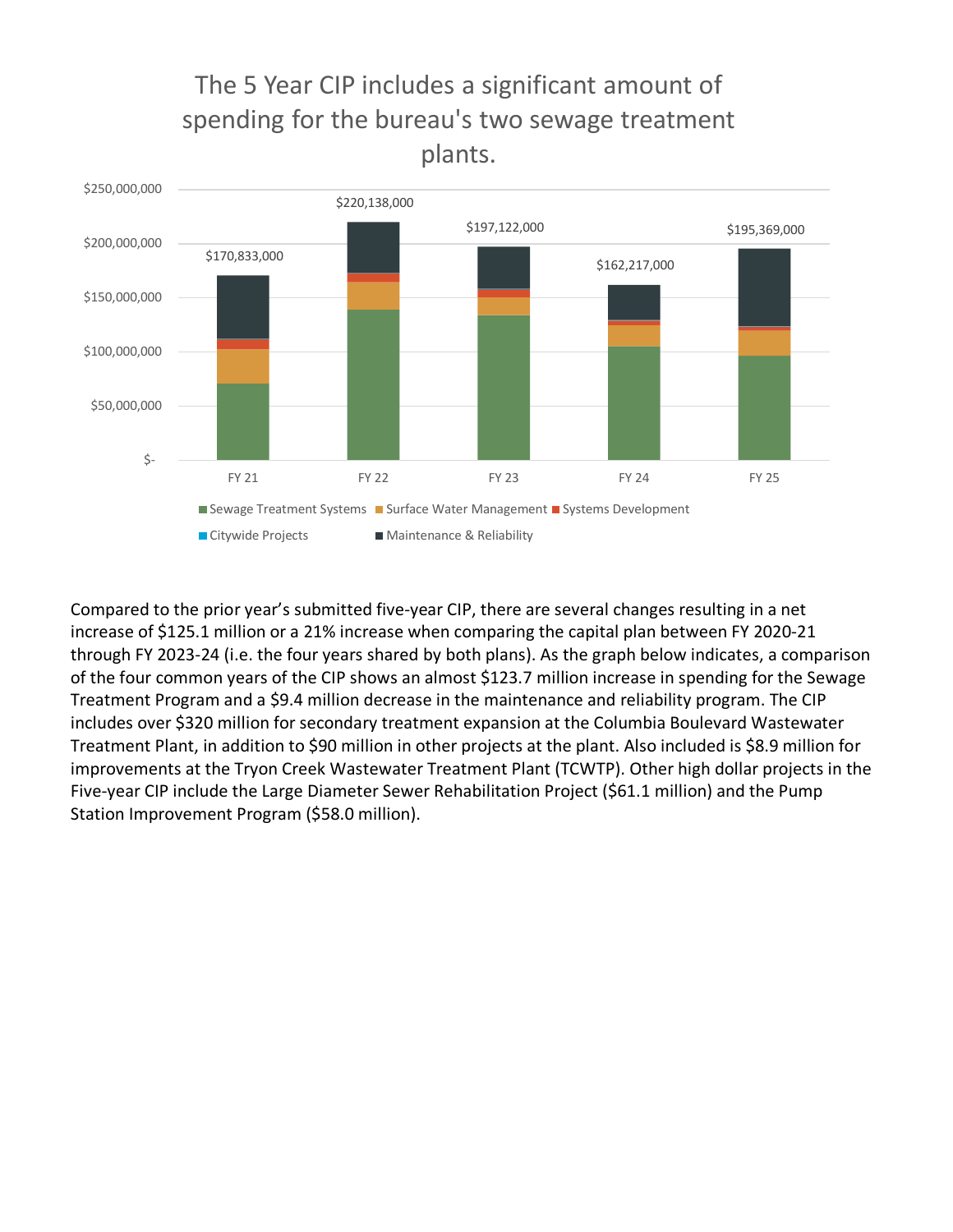#### Changes in BES' 5-year Capital Improvement Plan by program (comparing FY 2019-20 CIP submittal to FY 2020-21 submittal)



#### **New CIP Projects in the FY 2020-21 Plan**

The FY 2020-21 Requested Budget includes 24 projects that are new to the CIP with estimated costs of \$77.5 million over the next five years and more than \$124 million in total new project costs. Total operations and maintenance (O&M) expenditures are projected to increase by \$44.3 million over the forecast interval, an average annual increase of 5.3%, and BES has incorporated these costs into its forecast for future rate increases. About \$36.9 million of new project costs over the five years are in the Maintenance and Reliability program, while the Sewage Treatment Systems program includes almost \$32 million of new project costs. A significant amount of work is already underway at the Columbia Blvd. Wastewater Treatment Plant which will replace obsolete facilities, increase efficiency of the overall plant processes, and prepare the plant for meeting regulatory requirements (see section below on Secondary Treatment Expansion at the CBWTP). Many of the notable new projects with either a high total project cost or high costs over the five-year forecast are in the Sewage Treatment Systems program and involve work at the CBWTP:

- CBWTP Disinfection System Replacement (Five year costs: \$330,000, Total project costs: \$10.5 million)
- CBWTP Outfall Sure Modifications (Five year costs: \$3.0 million, Total project costs: \$11.2 million)
- CBWTP Wet Weather Primary Clarifiers Rehabilitation (Five year costs: \$10.7 million, Total project costs: \$34.6 million).

#### **Secondary Treatment Expansion at the CBWTP**

The Sewage Treatment Systems program comprises more than half of the total CIP for the next five years, primarily due to facilities expansion through the Secondary Treatment Expansion Program (STEP) at the CBWTP, estimated to cost up to \$391 million over the lifetime of the project.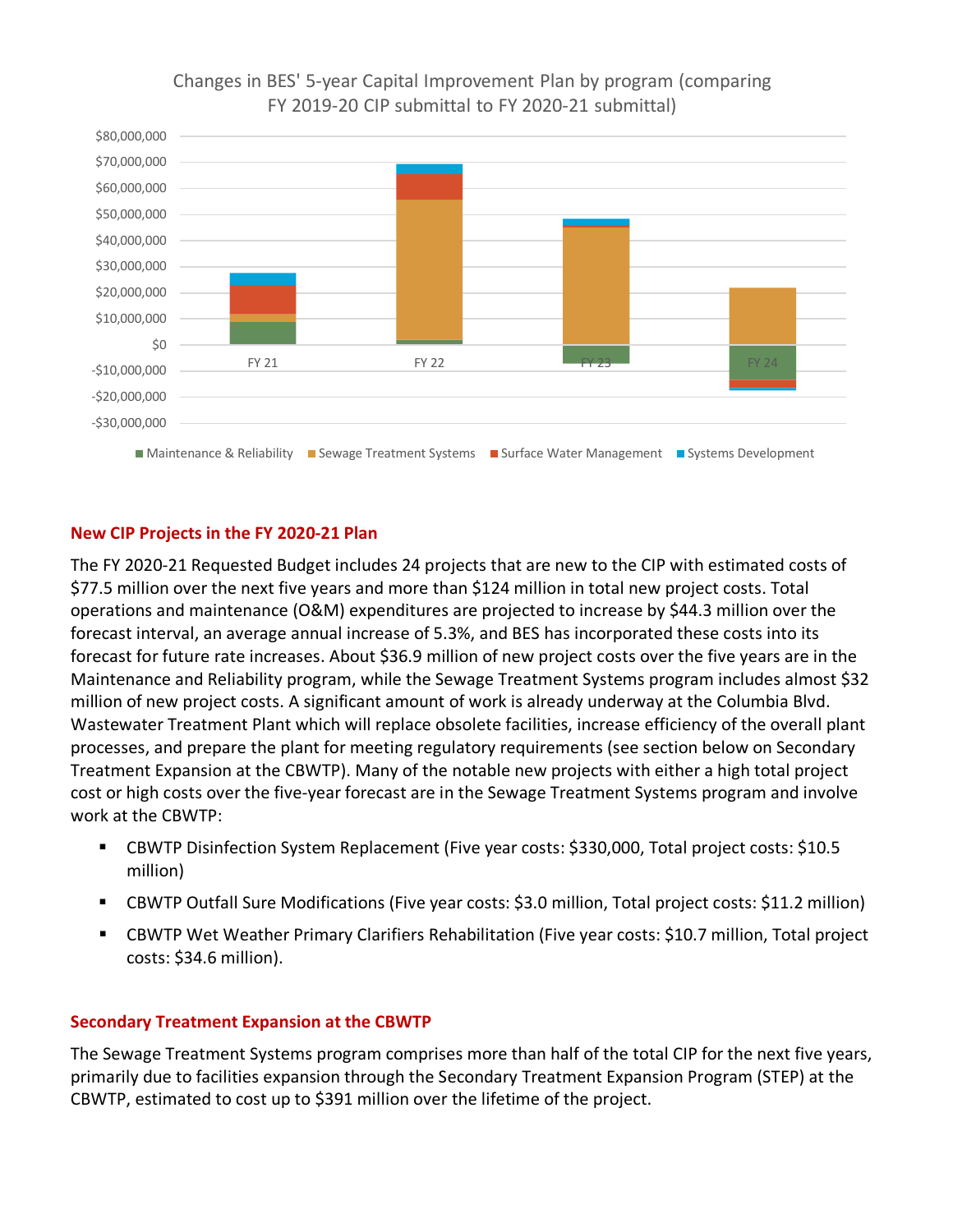The City's Mutual Agreement and Order (MAO) with the Oregon Department of Environmental Quality requires the CBWTP to treat all the combined sewage while meeting water quality standards with the purpose of protecting water quality, public health, and the environment. This effort includes the replacement of two secondary treatment clarifiers by 2024. The latest estimate for the project's total is \$391 million, but the bureau hopes to Value Engineer (VE) the total costs down to \$340 million. BES states that the STEP team is already undertaking continuous VE efforts where a 10% savings goal from the 20% estimates is deemed achievable based on the current scope. While major scope elements have remained unchanged, significant cost impacts are related to poor soil conditions at the plant site found during predesign, the difficulty in rehabilitating 50-year old structures to current seismic code standards, and the extent to which connected supporting systems require upgrades. The revised estimate includes escalation and contingencies commensurate with predesign and will continue to be refined as the project progresses. The initial planning level cost estimates had a high level of uncertainty, and BES is benefiting from the Construction Manager/General Contractor (CM/GC) approach where construction costs were developed at the 20% design phase, allowing the bureau to plan for impacts to the larger CIP. With the CM/GC on board, BES states that efforts will continue to focus on identifying alternative approaches to reduce costs and maximize value.

This expansion to secondary treatment capabilities is in the design phase and planned for construction to be complete by 2024 to meet regulatory deadlines. As noted above, the primary drivers of increases in the Five-year CIP over last year's submission were significant changes to STEP, including:

- Incorporating a more robust and consolidated treatment process to meet planned growth and upcoming regulations through the next twenty years;
- **Design changes to meet Oregon structural codes, the BES Resiliency Master Plan, and significantly** improved electrical resiliency; and
- **Updated cost forecasts based on now-completed investigations.**

The FY 2020-21 Requested CIP budget is \$170.8 million, with STEP already making up \$41.1 million of that, or 24.1%. As noted above, CIP budgets in future years are projected to peak at approximately \$200 million as STEP goes into maximum production in FY 2021-22 through FY 2023-24, before scaling back down to approximately \$165 million per year to address deferred work.

As noted above, while the retail rate increase of 3.0% for FY 2020-21 is consistent with previous bureau forecasts submitted in the Five-Year Financial Plan, outyear rates are higher, undoubtedly at least in part due to CIP increases pertaining to STEP. CBO supports the Citizens' Utility Board's (CUB) recommendation that the bureau clearly identify STEP expenditures that are required due to regulatory mandates and those expenditures that may be needed but could possibly be delayed. However, CBO also notes that scale efficiencies are often realized when the various components of a project are worked on simultaneously or in close proximity versus completing one component and then beginning another.

*Secondary expansion at the Columbia Blvd Wastewater Treatment Plant (STEP) is expected to make up a significant portion of BES's CIP budget over the next five years.*